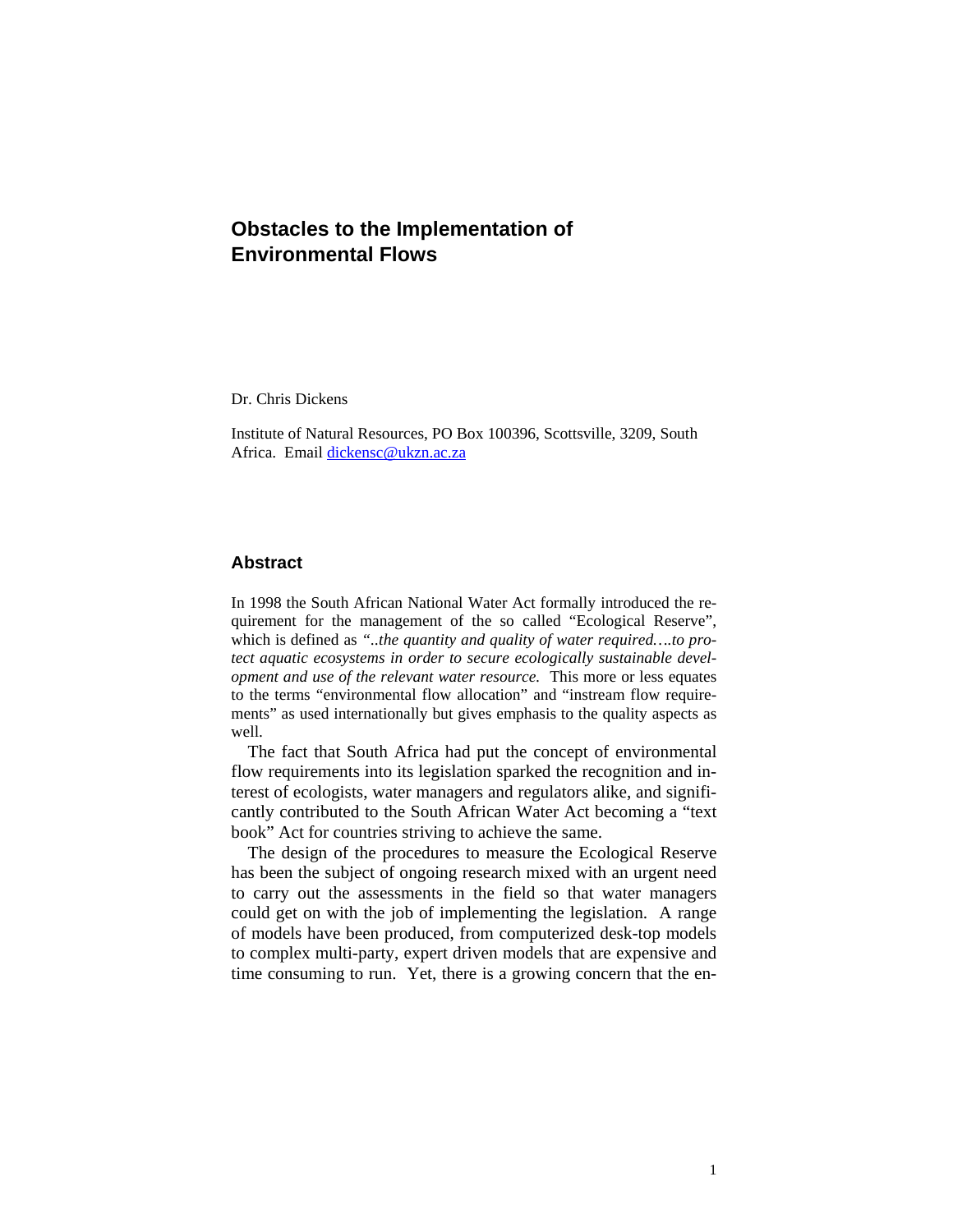thusiasm to provide for the needs of environmental water requirements in South Africa is starting to wane. Water managers are not only having to deal with the enormous responsibility of implementation where there is sometimes a fierce competition for a scarce resource, but these same managers are being confronted by an increasingly complex set of protocols which are being promoted by the scientific community which itself does not have much confidence in the products. Coupled with that is the very often high costs associated with assessment.

It has become clear that it is now necessary, after more than a decade of development in the environmental flows approach, that there is a pause for consideration of progress in terms of the following aspects:

- are the protocols indeed measuring the environmental requirement
- are the products being picked up and used by management, and
- in relation to both of the above questions, if not, why not?

This paper will consider the above issues not only from a South African experience but also in relation to the international scene. It will consider the procedures used to determine environmental flows and whether these are indeed suitable for implementation. It will also view the problem from the management perspective and will present some possible solutions. The overall objective of the paper is to probe into what is becoming an impasse between the scientific and management fraternities and to provide pointers for a way out.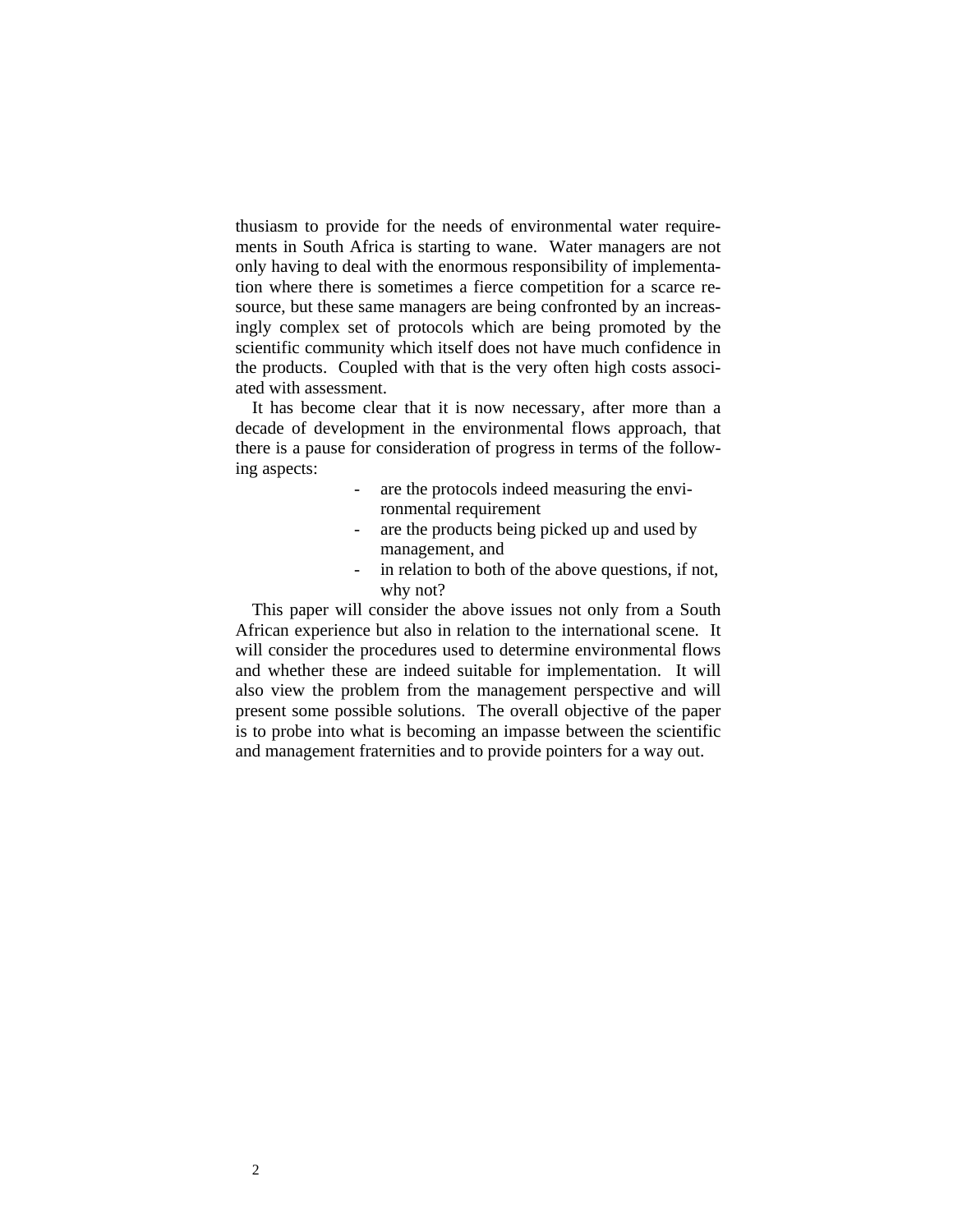# **Introduction**

As water resources word wide have become increasingly subject to various forms of use and abuse, it has become apparent that a certain quantity and quality of water needs to remain within river and wetland systems in order to maintain the ecosystems which are responsible for so many benefits to society. This quantity has become recognized as the "environmental flow requirement" of an aquatic system which in some cases is also integrated with the requirement for water of a certain quality. In South Africa, both of these together are described as the Ecological Reserve which is defined as *"..the quantity and quality of water required….to protect aquatic ecosystems in order to secure ecologically sustainable development and use of the relevant water resource* (DWAF, 1998).

The recognition of this need for environmental flows (reviewed in Dyson *et al* 2003) was followed by a flurry of research by the scientific community to provide the methods that would estimate the volumes and timing of flow, and to a lesser extent the quality of the water, that would serve to satisfy the needs of the river ecosystem. In a relatively short space of time, several hundred methods were developed (already over 200 in 2003 - Tharme, 2003). There are several reviews that describe some of these methods (Arthington *et al,* 1998; Dyson *et al*, 2003).

Uptake of these methods by water resource managers has been an altogether different affair. While there has been some acceptance of the principles of environmental flows (Dyson *et al*, 2003) and even institutionalization of many of the methods of assessment, the implementation of these methods to the benefit of river ecosystems and thus ultimately society, has been somewhat hesitant. In South Africa where much of the thinking around environmental flows was developed, a large number of assessments have been completed (900 assessments done to date, Grobler, *pers com*) and yet implementation has lagged behind and indeed not a single assessment has been implemented in its entirety (Weston *pers com*). Reasons for this include a combination of legal risk, levels of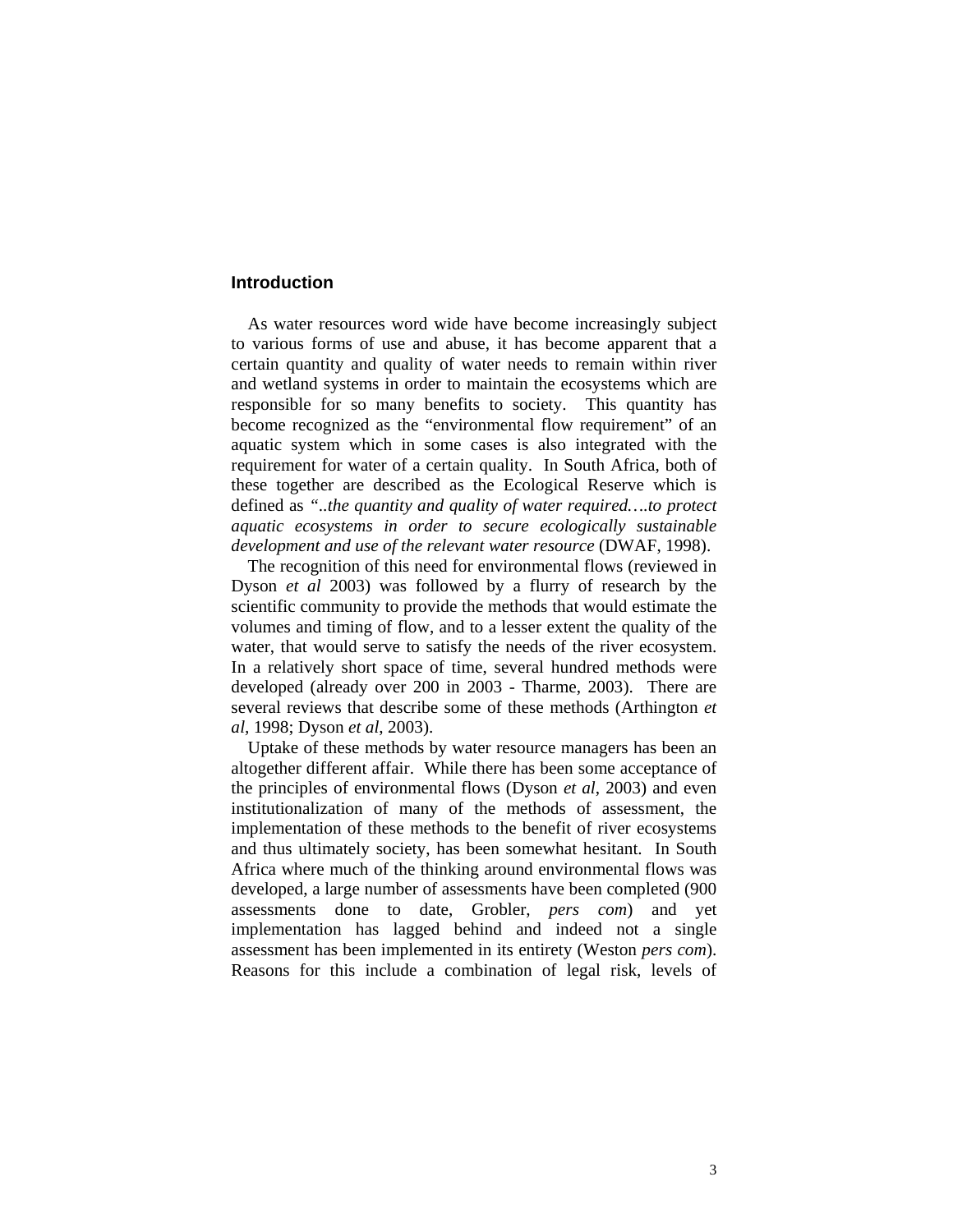uncertainty, distrust of the outcomes, lack of understanding of those responsible for water management, cost of assessment as well as cost of implementation.

It has become increasingly clear in the South African situation, and this may be reflects in other countries, that there are considerable threats to the successful implementation of environmental flows. Preliminary exploration of whether this is indeed an issue was carried out via an international environmental flows email network hosted by the IUCN. Some interesting comment from several important role players includes:

*…..there is a danger of an EWR whitewash being a reality….The time is right for communication science to come into the picture. (Neil van Wyk, Chief Engineer Department of Water Affairs and Forestry, South Africa).* 

*…..it is becoming increasingly apparent that decision-makers are viewing the concept of environmental flows as an impediment to development. The fact that the processes are complex and the outcomes not as precise as decision-makers would like them to be, exacerbates the problem. This poses a risk to the viability of the concept of environmental flow…(Anthony Turton, Strategic Research Leadership: Water Resource Competency Area, CSIR, South Africa).* 

*…..the process is so complex that even the implementing agency does not understand what the results mean…(Ralph Heath, Golder Associates Africa).* 

*… The challenge is not whether these requirements are correct to the nth degree but how do we get government and implementers to actually release the proposed volumes for e-flows? There is a very complex set of hard-core engineering barriers propagated by technocratic institutions….that are slowing this process down…(Ele Jan, Saafconsult, BV/HJP International, Pakistan).* 

*….Around the world, we are beginning to see resistance to environmental flow assessments that are viewed as being too expensive, time-consuming, and complicated. Too often, prescriptions have been developed in a manner that is very difficult for water managers to implement. (Brian Richter, Director, Nature Conservancy USA).* 

There are clearly several issues around environmental flows and their implementation that need to be addressed. The time is right, after over a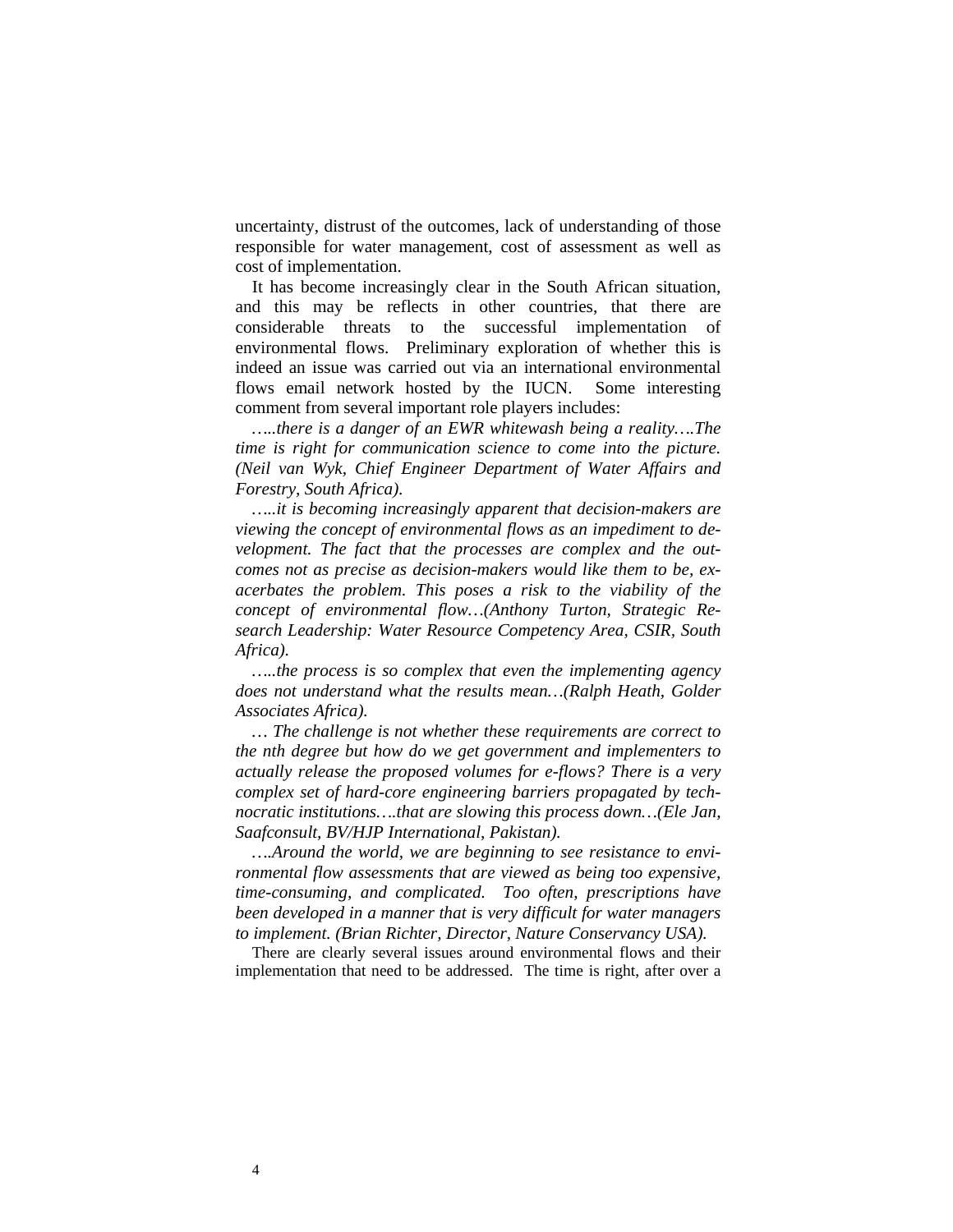decade of intensive method development, for a re-assessment of how the science of environmental flows can actually fit into water resource management and ultimately serve to protect the river ecosystems on which society depends.

## **Discussion**

#### **Methods of assessment and implementation**

The various methods of assessment have been extensively reviewed by Tharme (2003) and Dyson *et al*, (2003). These methods may be categorized in various ways each of which has its own merits. The approach of Taylor (2005) was to categorize the methods into historical/hydrological flow methods, desktop methods and holistic methods. Hydrological flow methods include those where the hydrological record is used to model a reduced flow in the river which is anticipated to be acceptable to the environment. Desktop methods take this further by incorporating ecological information at a conceptual and general level. Holistic methods are the most detailed, including wide ranging site specific ecological and maybe even social information. As one alternative, this information may be interpreted in a bottom up approach which requires the construction of a flow regime based on first principles, the expected needs of biota etc to meet a predefined objective condition. Examples of this approach include the BBM method (and its derivatives) used in South Africa (King *et al*, 2000) as well as the Water Framework Directive of the EU (European Commission, 2000). Holistic methods may also be top-down in nature, constructed via a scenario process where environmental flow requirements are defined by the degree that the natural flows can be modified to fit with different water management options. An example of this is the DRIFT method (King *et al*, 2003) used in the Lesotho Highlands (LHDA, 2003).

The plethora of methods that have become available is not necessarily a good sign for the newly developing science as it suggests that a model which most people would find acceptable has not yet been found. A number of questions need to be asked in relation to all of these methods so that there can be a separation of those which are effective from those which incorporate alternative agendas:

- Are they as simple as is necessary to do the job?
- Do they produce redundant data and information?
- Do they hide the consequences of weak and unreliable data?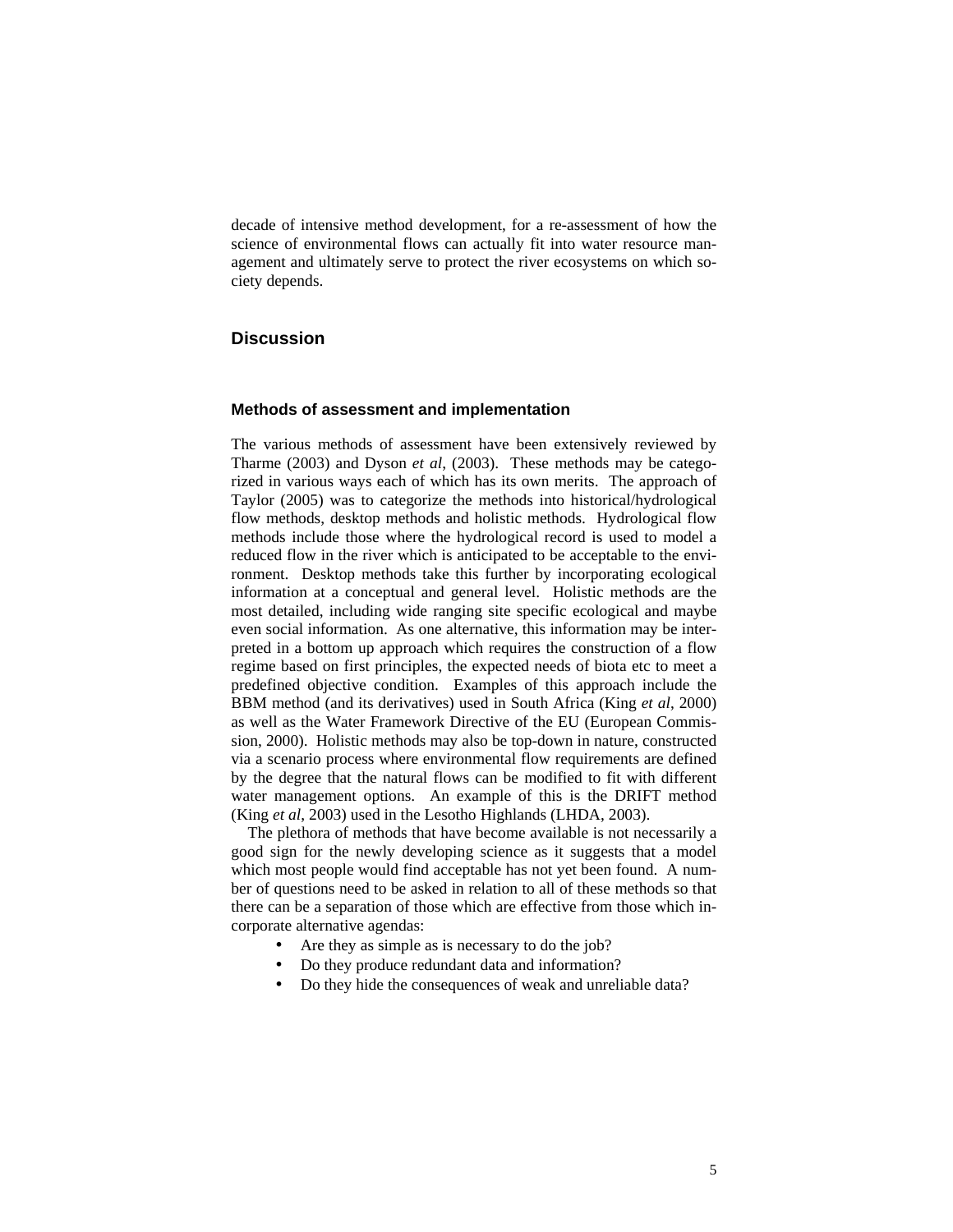- Are they accessible to practitioners who need to understand them for the sake of the river ecosystems and society?
- Do they actually do what they set out to do, i.e. lead to protection of the aquatic ecosystem?
- Do the methods embrace non-ecological factors such as the valuation of goods and services and the needs of stakeholders?

Procedures for implementation have been less well described possibly as this was anticipated to be a simple process of manipulating flows in regulated systems in order to provide the flow regime defined by the method of assessment. Instead it is emerging that the implementation of environmental flows may be every bit as challenging as their determination.

In those cases where implementation has been attempted it has been found that the process is challenging, with that in the Lesotho Highlands in Southern Africa possibly the most significant example (Dickens *et al*, 2007). Converting a detailed documentation of the historical hydrology of a river and the resulting reduced flow recommendations into an actual flow based on the prevailing conditions in the river is fraught with difficulties. Ideally this would require an accurate prediction of immanent flow conditions with a commensurate adjustment of managed flows. Such flow predictions are becoming a possibility based on detailed rainfall forecasts coupled to modeled run-off as is currently being done for the Orange River basin by the University of kwaZulu-Natal in South Africa (Schulze *pers com*) but this approach will have its attendant risks. Alternatives to this operate at a much coarser level as is done in the Lesotho Highlands where conditions over the previous year are used to categorize whether the river is in a wet or dry cycle, which is carried forward to direct the flow releases over the next quarter. This system unfortunately fails to anticipate the sometimes very dramatic changes in rainfall trend that occur when the region moves from drought to wet conditions or *visa versa* with the result that inappropriate flows may be released in the absence of a more adaptive management strategy (Dickens *et al*, 2007).

An often-touted guide for deciding on releases of water from a dam is that the inflow to the impoundment should guide the release. If this inflow-outflow system is followed closely, then it should be possible to release a managed flood at the same time that there is a natural flood entering the impoundment or that the system enters drought conditions at the same time when the inflow to the impoundment indicates that this is the situation. Following such as system possibly negates some of the need for the process to be driven by hydrological models although the situation in non-dammed rivers requires other options. Where management is flexible,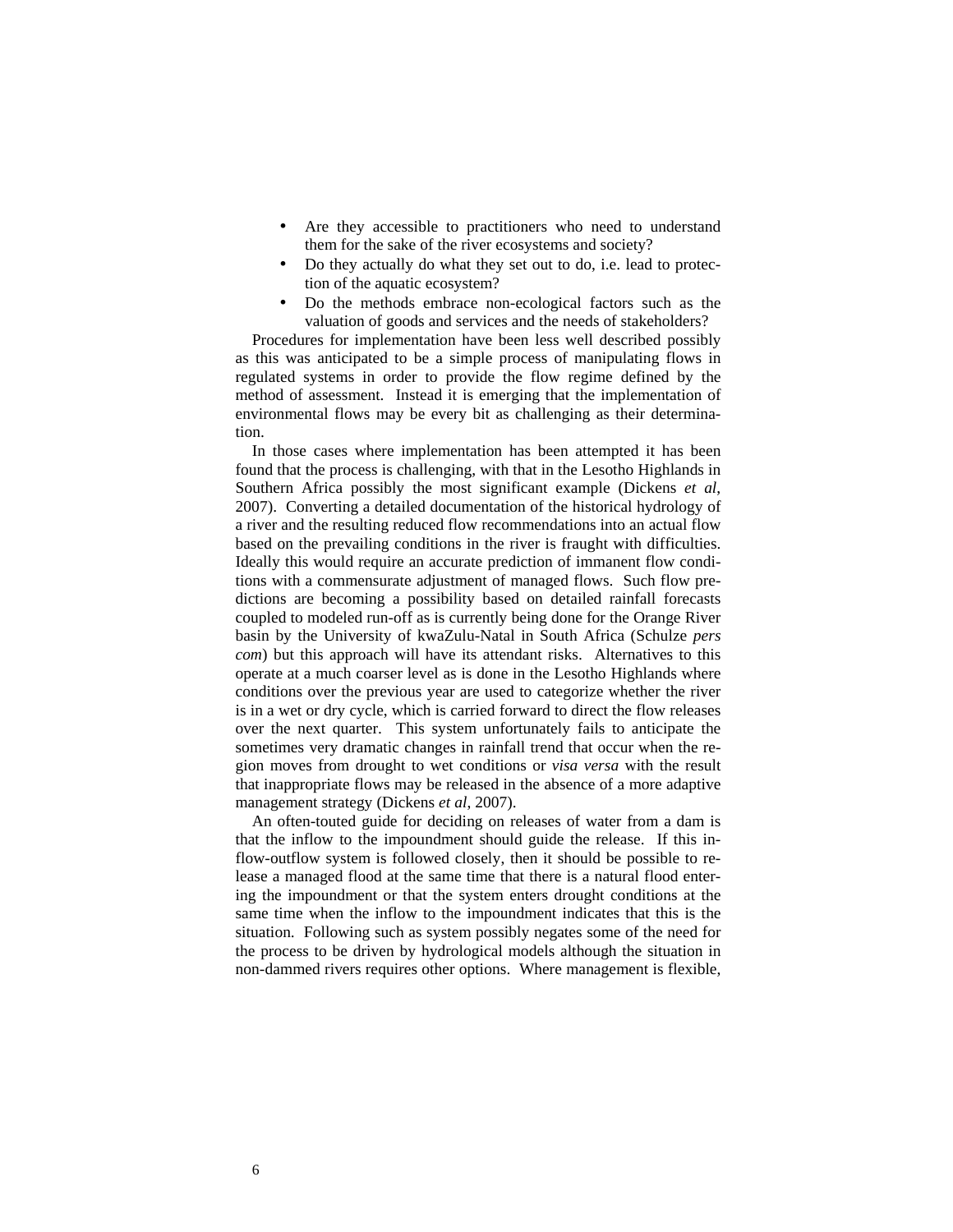the inflow-outflow system is possible but it requires a rapid decision making process stripped of bureaucratic obstacles. In the case of the Lesotho Highlands scheme the decision process to release water may take several weeks leading to the bizarre situation of "blue sky floods" (Dickens *et al*, 2007) which introduces risks to the ecosystem as such conditions are likely to be outside of the evolutionary adaptations of the biota, and it also poses risks to a rural community who are making use of the river downstream.

Forms of implementation can be categorized broadly into two main types, that which is rule based and that which is subject to adaptive management principles (see Table 1).

| Rule based with minimal oppor-        | <b>Adaptive</b>                      |
|---------------------------------------|--------------------------------------|
| tunity to change.                     |                                      |
| Driven by characteristics of the hy-  | Guided by characteristics of the hy- |
| drological regime, often via the out- | drological regime designed to meet   |
| put of models that separate the day   | environmental requirements. Con-     |
| to day realities from the founding    | tinual and fluid interaction between |
| principles.                           | the realities of the day and indica- |
|                                       | tors of a responding environment     |
|                                       | and management requirements.         |
| Clearly defined flow volumes and      | Flow regimes defined but adaptable   |
| regimes.                              | to improve performance.              |
| Fixed targets for biophysical vari-   | Defined objectives for biophysical   |
| ables.                                | variables with continual evaluation  |
|                                       | of changes to the ecosystem as indi- |
|                                       | cated by many or key variables the   |
|                                       | relevance of which may be chang-     |
|                                       | ing over time.                       |
| Biophysical indicators of success.    | Indicators of success a combination  |
|                                       | of biophysical indicators coupled    |
|                                       | with value addition to society.      |

**Table 1. Forms of implementation of environmental flows** 

The first form of implementation (Table 1) has been termed "rule based" which suggests that a number of pre-set rules would define the required flow in a river. These rules would be linked to relatively fixed criteria for the assessment of both the quantity and quality of the water in the river and also the response targets which would include physical aspects such as the geomorphology and also biological variables such as fish, invertebrates etc. There is a very strong tendency, with this approach, to view the objectives of flow management and the indicators of performance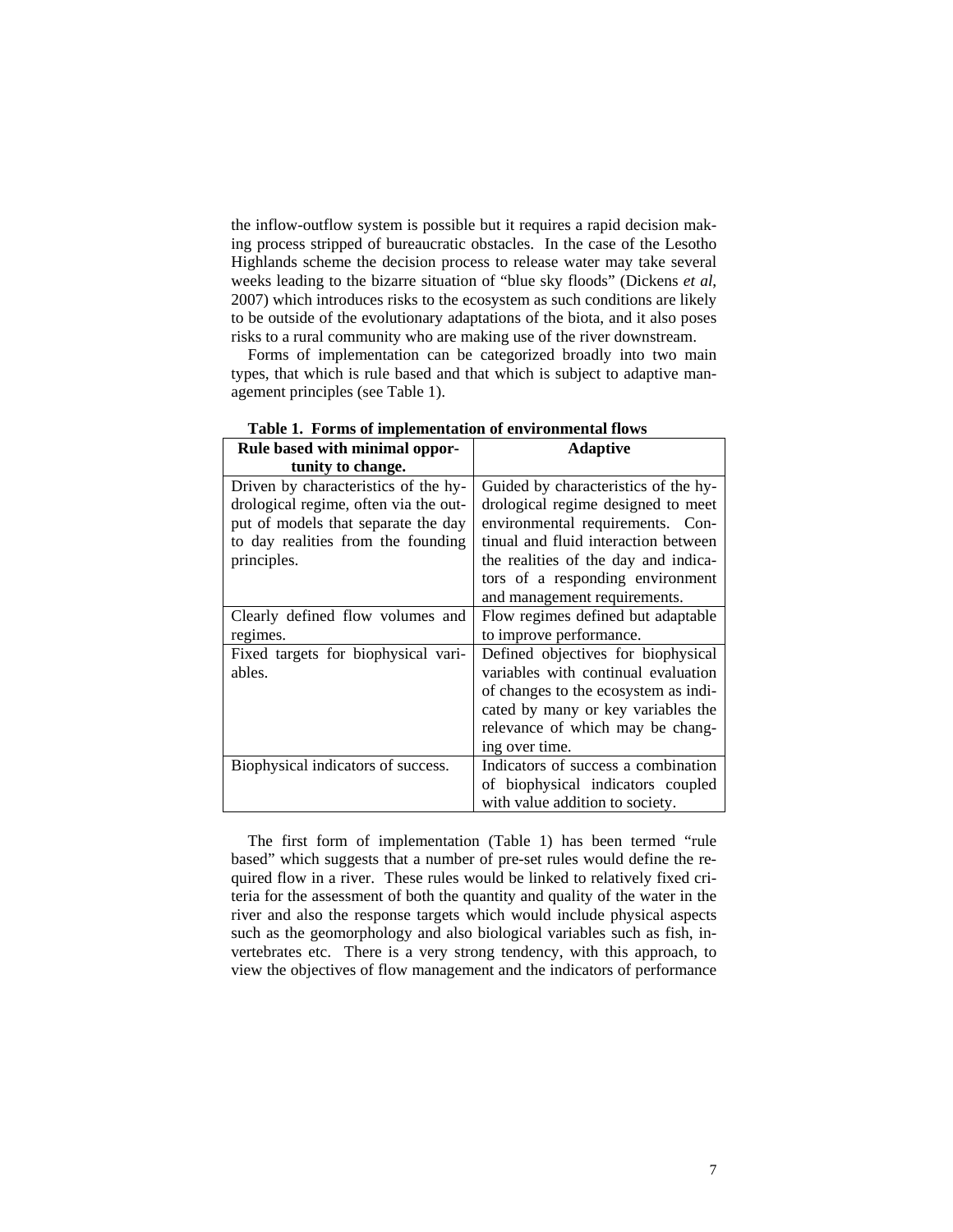in strongly quantitative terms where resource values would be fixed into management rules. While this may be an appealing option, this tendency may be at the root of the difficulties experienced with implementation. Not only does this approach make high demands on the science that is required to provide this information, thus the ongoing debates about the appropriateness of the various assessment methods, but it also makes the assumption that the biophysical information used to inform the process is based on ecological "truths" (Breen *pers com*). There is a tendency for these ecological "truths" to take on an absoluteness which suites the command and control style of management but is completely at odds with the at times tenuous information that went into the production of these "truths". It is very clear that the state of the science that links river flow, water quality and the response of both physical and biological variables, is not yet at a stage when there can be a high level of confidence in reducing these relationships to inflexible rules. It is also increasingly apparent that this is not necessary.

What are the alternatives if the science is not able to provide the absolute "truths" that would suite a command and control style of management? Clearly a start is to completely alter the approach and indeed the way of thinking that is required to introduce a system that is more sensitive to the situation. An analogous situation can be seen in the change that has taken place in the education of children over the years. It could be said that the "old style" of education was that the teacher knows what the child needs, which is after all encompassed in the school syllabus, and proceeds to deliver this with the demand that the child reflects the intended learning. This was found to be successful in some cases, but less so in others. The "new style" of education also has a syllabus which defines what a child needs to know, but the teacher (or educator - *defn. to draw out of*) is continually receptive to the needs of each child and moulds the learning into a form which is most effective. The end result is that each child comes to know the syllabus as best they may. So, what qualities distinguish a teacher who best educates a child? Likely qualities include being adaptive, of being open to the changing needs of each child and situation, of being a good listener, of being caring and guiding each child towards the objectives of the syllabus.

How does this apply to the implementation of environmental flows? It is suggested that the same qualities apply, that the implementer is adaptive, is open and sensitive to the changing needs of the river and society, is continually in touch with the way that the river is responding and is in a position to change operations in order to guide the river ecosystem towards the objectives set by society. To some extent this type of approach is encapsulated in the philosophy of Strategic Adaptive Management (Rogers *et al*,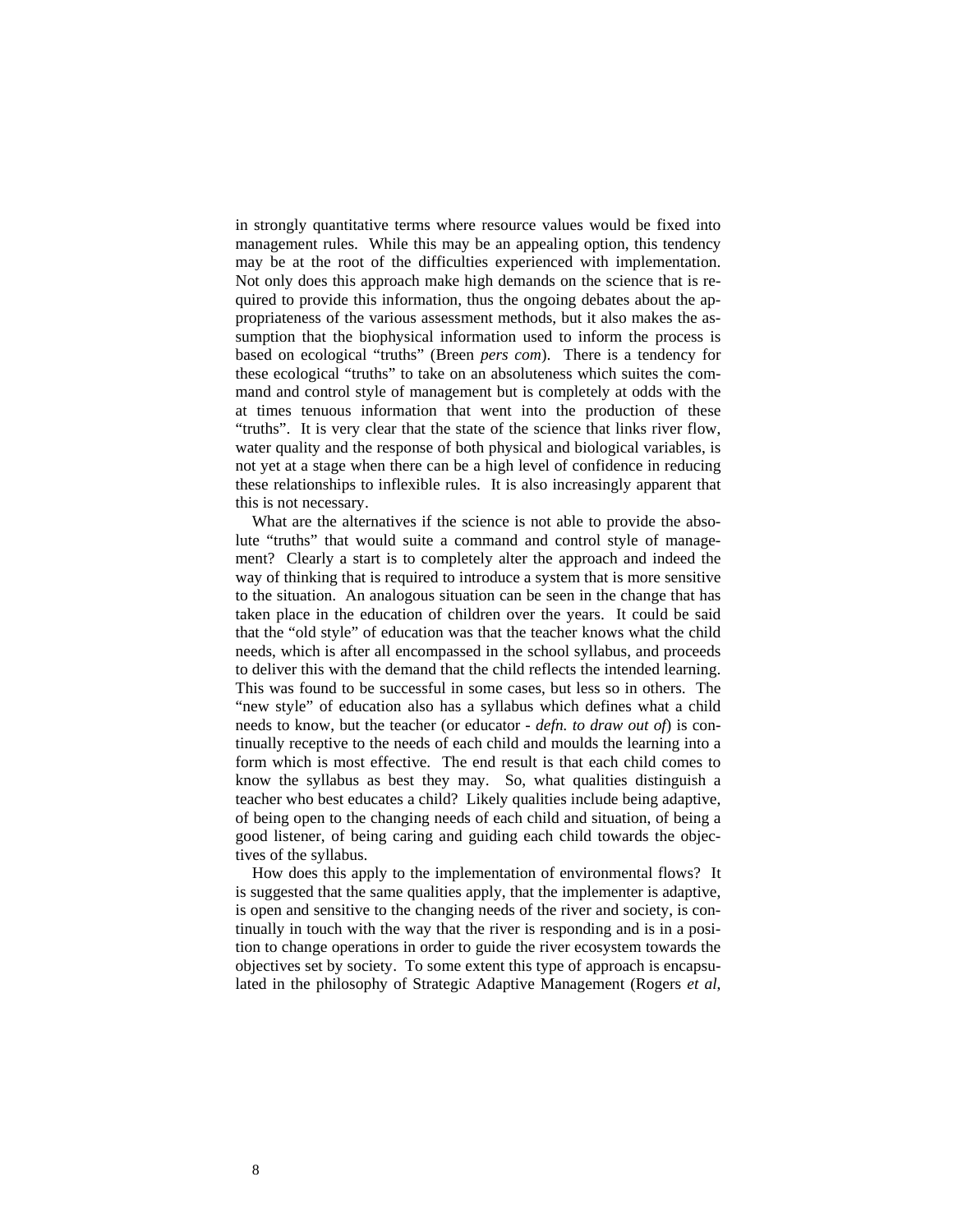2000). They give notice that this will require a new way of thinking, that it will require continual iterations and that it will not suite the current way that regulators like to work through the development of fixed measurements of performance. They also introduce the need for the environmental flow to interact with the needs of society. After all, the development of environmental flow science, as expressed in the South African Water Act (DWAF, 1998), is to *protect aquatic ecosystems in order to secure ecologically sustainable development and use of the relevant water resource*. The latter portion of this requirement is frequently omitted in environmental flow thinking.

#### **Linking methods of assessment with policy implementation**

The concept of environmental flows has been widely accepted by resource managers across the world and in many countries has been built into legislation. Some examples of partial uptake by legislators date back many years (such as management of flows to protect fishing activities) but South Africa was at the forefront of introducing a more holistic concept through the definition and inclusion of the Ecological Reserve into its Water Act in 1998 (DWAF, 1998). Since then several other countries have followed suite (Dyson *et al*, 2003) yet it remains a concern that so few have effectively implemented the broad suite of environmental flows. That done by the Lesotho Highlands Development Authority (LHDA, 2003) is possibly the most comprehensive and has now been implemented for nearly five years. A number of lessons from this implementation have been learned and were the outcomes of possibly the first audit of a major implementation of environmental flows (Dickens *et al*. 2007).

The slow uptake of environmental flows by policy makers but more so by regulators and resource managers suggests that although there is a perception of an acceptance of the methods, in reality this acceptance is not sufficiently strong to ensure active implementation. A number of obstacles to implementation may be speculated:

- the legal risks associated with the allocation of licenses to use water,
- the threat of objections from stakeholders when water is "reassigned" to the environment,
- the probability that water resource managers and other stakeholders may have a limited ecological understanding and thus acceptance of the need for environmental flows,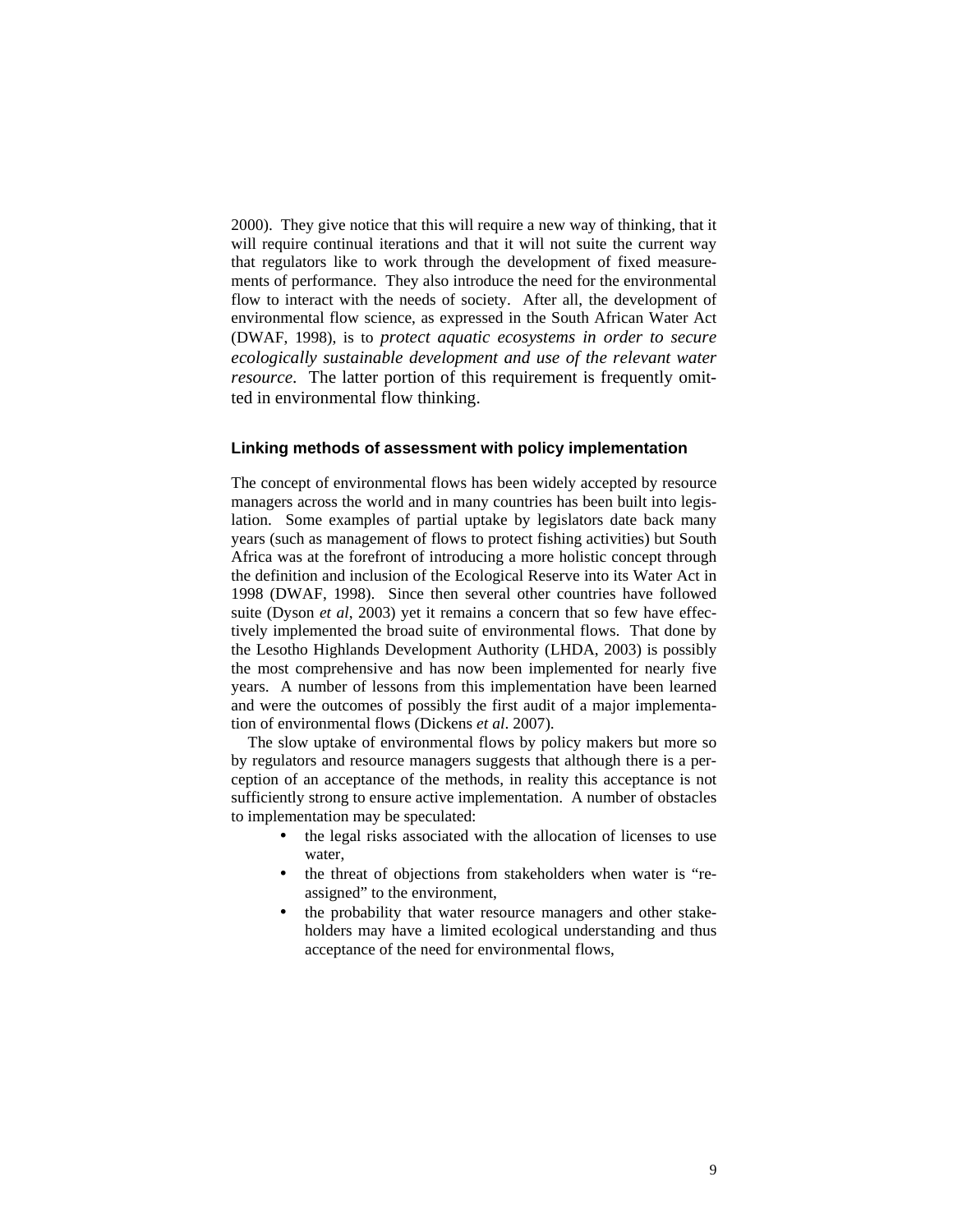- the reliance on specialist input to assess and implement the environmental flows especially when these skills need to be brought in from outside of the regulatory authority,
- doubts about the reliability and authenticity of environmental flow assessments, particularly if supported by errant case studies,
- the complex nature of some models dampens the ability to make decisions,
- the costs of the assessment of environmental flows (~US\$1) million for a comprehensive assessment in South Africa – Weston *pers com*) which poses a threat especially when the need for this expense is not fully accepted by those who manage the purse-strings,
- the perceived loss of water for productive use,
- the challenge of implementing environmental flows in nonregulated rivers,
- the challenge of linking non-flow related issues (e.g. pollution, land degradation) that will be having an impact on the health of the aquatic ecosystem and which may undo any attempts to maintain the condition of a system through flow management,
- the challenge of linking flows with social needs. A technical and non-anthropocentric approach to environmental flows is unlikely to gain acceptance from society especially as Van Wyk *et al* (2006) noted "the Reserve is often equated with sustaining the ecosystem at the cost of benefit to society."

Possibly the greatest obstacle to implementation is reflected in the need to bring together two different management perspectives. On the one hand, water resource managers tend to approach their task from a quantitative perspective, preferring absolute and inflexible programmes for implementation with fixed targets for success. These fixed targets are often built into license conditions and are thus exposed to tight regulation. On the other hand there is the need to manage the natural ecosystem which requires flexibility and a willingness to adapt to changing circumstances. Bringing these two together, particularly where there are competing demands on a water resource, will require creativity and a willingness to try a new approach. While this is embodied in the science of adaptive management (Pahl-Wostl, 2007), the sensitive and potentially rapid adaptation that is required to manage environmental flows will put this philosophy to the test.

The obstacles to this adaptive approach could be: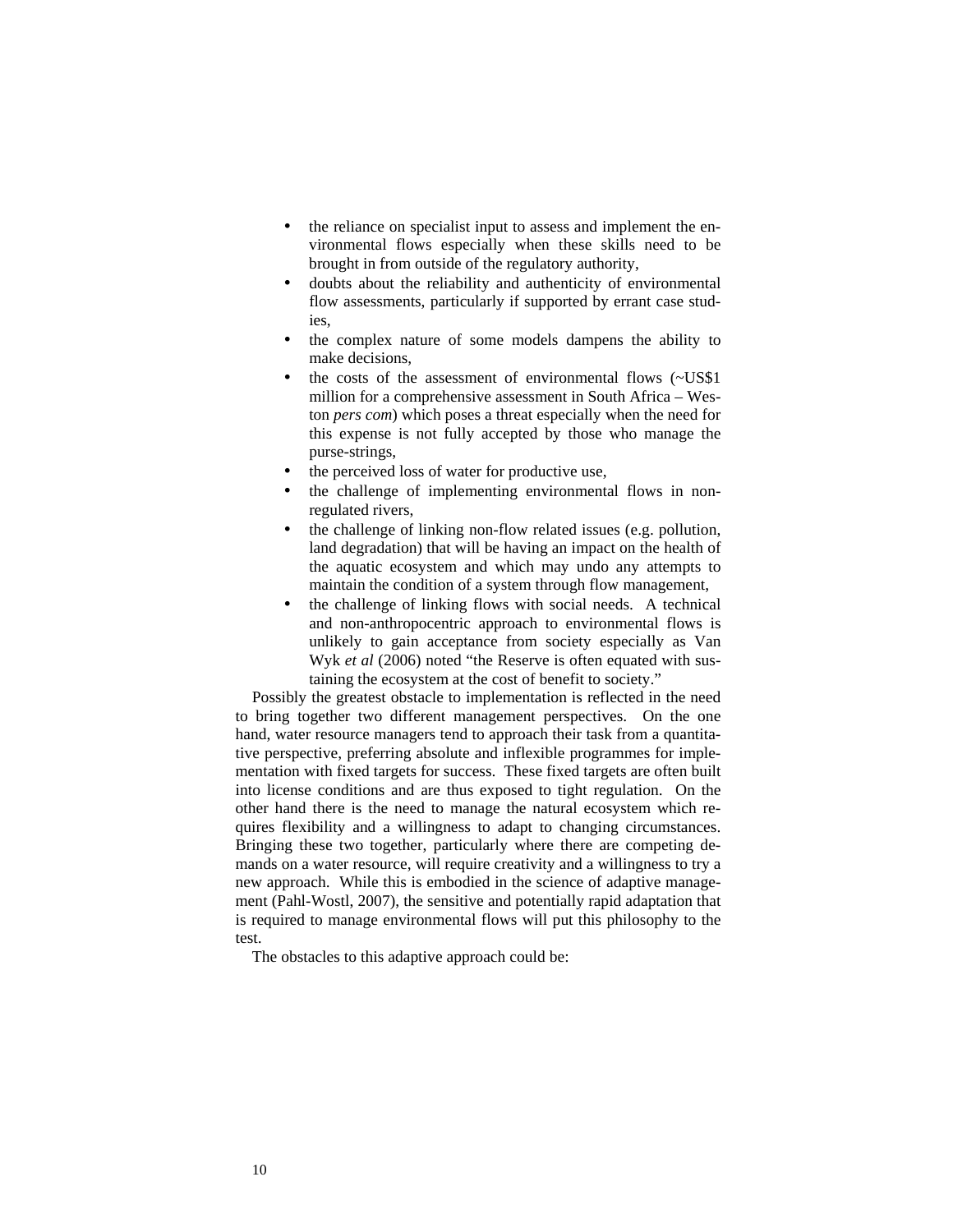- The perceived need of water resource managers to tightly control the use of the water resource.
- Extended decision-making procedures in organizations responsible for management.
- The complexity of some assessment methods reduces the ability of managers to be flexible.
- Dam infrastructure which may not permit variable water releases.

#### **Conclusion**

It is clear that, despite the scientific excitement about this new science of environmental flows, the uptake by policy makers and implementers has been less enthusiastic. Possibly this points to an over-zealousness on the part of scientists who may have developed the procedures to a level beyond the needs of management? Possibly it points to a failure to communicate effectively with implementers and stakeholders? The net result of this is a looming impasse between the scientific fraternity and implementers or resource managers.

What has been suggested in this paper is that there is a need to approach the implementation of environmental flows from the perspective of the stakeholder and of the ecosystem and to acknowledge that both of these will be moving perspectives and will require the manager to be adaptive. While the phrase "adaptive management" may be a term that many feel that they have practiced for years, it is likely that this is not the case and that there is an urgent need to embrace this new type of thinking. Rogers *et al* (2000) note that "Adaptive Resource Management is an approach to management that acknowledges that because nature is in a continual state of flux and our understanding of ecosystem functioning is poor, dealing with uncertainty from an imperfect knowledge base is central to effective management. The original intent of adaptive management was therefore that it be an inductive process utilising well planned interventions in nature to test hypotheses of ecosystem response to management and thus lean-bydoing (Walters and Holling 1990)". It is suggested that this description does not fit many water managers.

In conclusion, it is recommended that the environmental flow fraternity, together with the associated water resource managers and appropriate stakeholders, need to carefully review the status of both the science and management of environmental flows.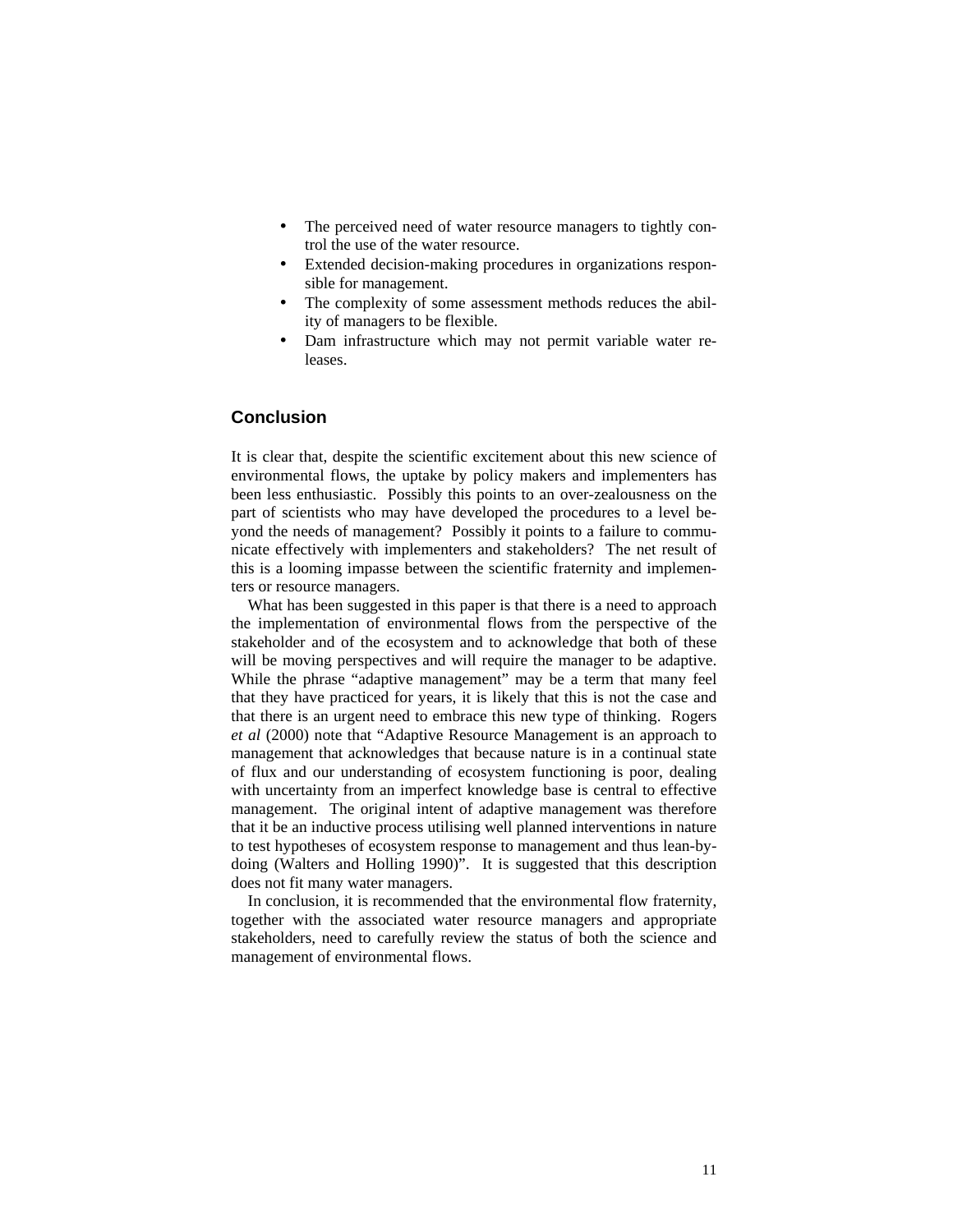## **References**

Arthington, A.H. and Zalucki, J.M. (Eds) (1998) *Comparative Evaluation of Environmental Flow Assessment Techniques: Review of Methods.*  (Authors – Arthington, A.H., Brizga, S.O., Pusey, B.J., McCosker, R.O., Bunn, S.E., Loneragan, N., Growns, I.O. & Yeates, M.) LWRRDC Occasional Paper 27/98, Australia, ISBN 0 642 26746 4.

Breen *pers com.* Professor Charles Breen, ex-University of KwaZulu-Natal, South Africa.

Dickens, C., Henman-Weir, F., Govender, V., Motebang, M., Murimbika, M., Jewitt, G., Graham, M., Wadeson, R., Hodgson, K., du Preez, J., Tweddle, D. (2007) Instream flow requirements audit for phase 1 dams of the Lesotho Highlands Water Project. Report to the Lesotho Highlands Development Authority, Lesotho, 267 pp.

Dyson, M., Bergkamp, G., Scanlon, J. (Eds) (2003) Flow. The Essentials of Environmental Flows. IUCN, Gland, Switzerland and Cambridge, UK, 118 pp.

DWAF (1998) National Water Act. Department of Water Affairs and Forestry, South Africa.

European Commission (2000) Directive of the European Parliament and of the Council 2000/60/EC Establishing a Framework for Community Action in the field of Water Policy. European Parliament, Luxembourg.

Grobler, D. *pers com.* Dana Grobler, Blue Science consultants, South Africa.

King, J., Brown, C. and Sabet, H. (2003) A scenario-based holistic approach to environmental flow assessments. *Rivers Research and Applications* 19: 619-639.

King, J.M., Tharme, R.E. and de Villiers M.S. (Eds.) (2000) Environmental flow assessments for rivers: manual for the Building Block Methodology. Water Research Commission Report TT 131/00, Pretoria, South Africa, 339 pp

LHDA (2003) *Policy for instream flow requirements*. Lesotho Highlands Development Authority, Maseru, Lesotho.

Pahl-Wostl, C. (2007) Transition towards adaptive management of water facing climate and global change. *Water Resources Management*, 21: 49-62.

Rogers K.H., Roux D. and Higgs, H. (2000) Challenges for catchment management agencies: Lessons from bureaucracies, business and resource management. *Water SA* 26(4): 505-513.